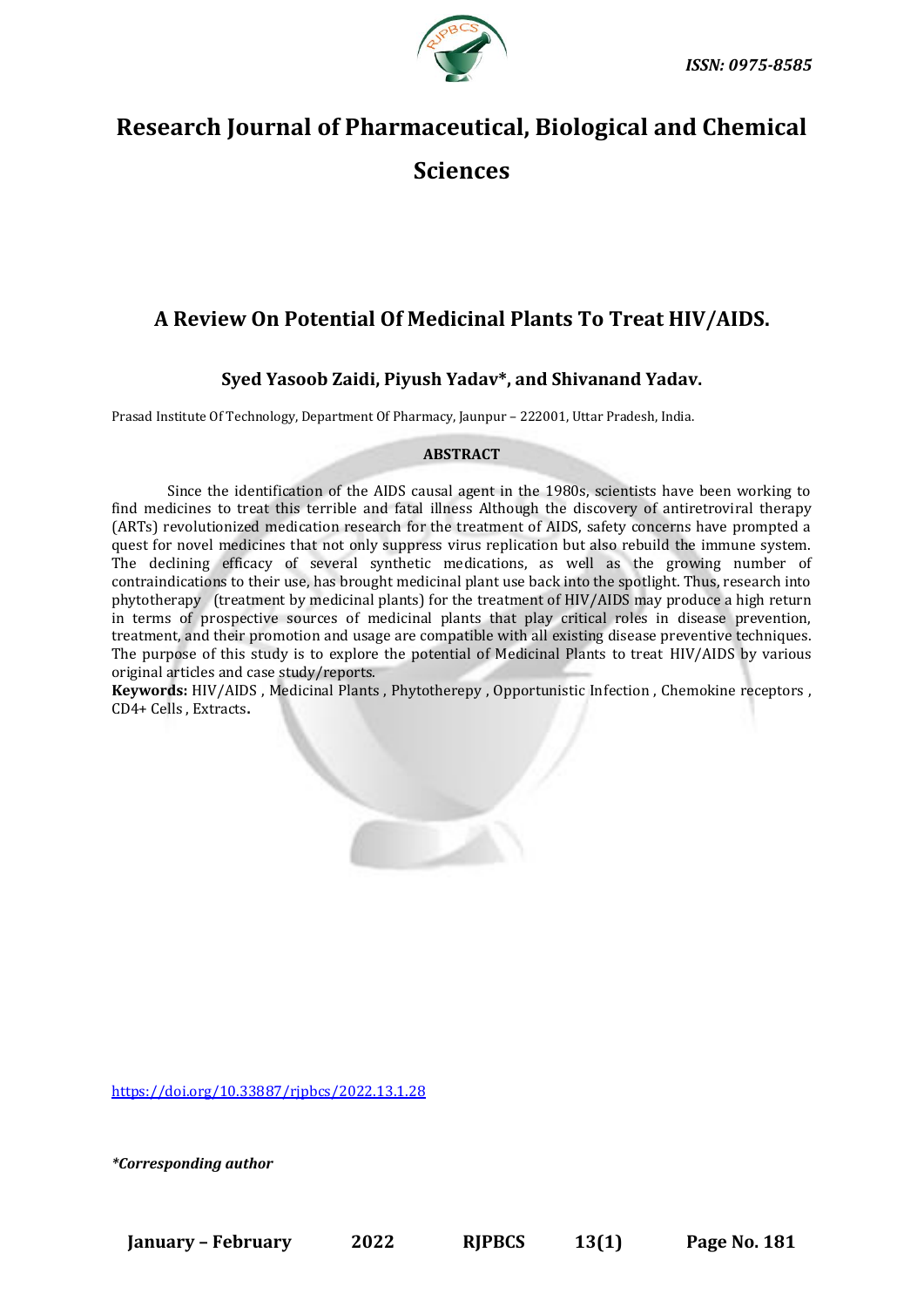

#### **INTRODUCTION**

According to the World Health Organization, the human immunodeficiency virus (HIV) has infected over 75 million individuals worldwide, with roughly 37 million still alive and living with the illness [1,2]. 26 million of these patients are currently projected to live in Africa, 3.3 million in the Americas, 3.5 million in Southeast Asia, 2.4 million in Europe, 360,000 in the eastern Mediterranean, and 1.5 million in the western Pacific [2]. According to 2016 data, there were around two million new HIV infections and up to one million deaths as a result of the disease [2]. Importantly, these annual figures are significantly lower, as the number of newly infected individuals has decreased by 35% since 2000, and the fatality rate has decreased by nearly 50%.[2].

**Pathophysiology of HIV/AIDS**: The HIV virus is a retrovirus that can integrate a DNA copy of the viral genome into the host cell's DNA. T lymphocytes (activated T lymphocytes are favoured targets), monocytes, macrophages, and dendritic cells all have receptors on their surfaces that allow the virus to enter the cell. HIV-1 interacts to the chemokine receptor 5 or the CXC chemokine receptor 4 via interactions with the envelope proteins to gain access into the host cell. Single-stranded RNA is reverse transcribed into HIV DNA and then incorporated into the host DNA after fusion and uncoating [1,3].

• Pathogenesis : This virus infects CD4+ cells and the CCR5 or CXCR4 chemokine receptor. The presence of infection in CD4+ cells shows that the patient's immune system is impaired. In 1996, a cohort study found that the viral load in the plasma could predict the course of HIV infection within 6 to 12 months, and that at this point, the CD4+ count verified the disease severity. During the early stages of infection, more than half of the CD4+ cells decline. When the number of these cells falls, the disease advances from acute to chronic. CD4+ T lymphocytes are reduced in the gut during HIV infection, and helper cells generate interleukins to keep the mucosal barrier intact.[3]

**Diagnosis of HIV/AIDS**; The HIV virus is commonly detected in the blood as viral RNA load, and infection is accompanied by an acute symptomatic period that includes fever, general malaise, lymphadenopathy, rash, and myalgias, although catastrophic complications such as meningitis have also been observed.[3,4] The plasma levels of HIV RNA are at their highest during acute infection, and the severity of symptoms is linked to the level of viral load. Both viral replication and pathogenicity are thought to be determined by viral properties and viral load. As a result, clinical outcomes and illness progression are influenced by the virus genotype as well as the host.[4]

**Medicinal plants used to treat HIV/AIDS** ; Drugs derived from natural resources, such as medicinal plants, have remained the treatment of choice for a variety of infectious and non-infectious disorders. It has been widely reported that medicinal plants are being utilised to treat HIV/AIDS with low or no negative effects. Because herbs are a possible source of antioxidants and nutraceuticals components, they not only alter viral particle replication but also serve as immunomodulators and immune stimulants. In the literature, a variety of plants with anti-HIV activity have been described.

**Vernonia amygdalina**: Vernonia amygdalina is a shrub that has traditionally been used as an HIV/AIDS treatment. It is a member of the Asteraceae family and is known as Bitter Leaf due to its bitter flavour. Vernonia amygdalina is a plant with nutritional and health benefits. The effects of Vernonia amygdalina leaf extract on HIV patients and those on antiretroviral therapy have been studied. For a four-month period, aqueous extracts of fresh leaves of V. amygdalina were combined with ART to assess the effect of herbs on CD4+ cell count. The CD4 count was shown to be higher in patients who utilised the leaf extract or supplements in the trial. The CD4 count increased in those who took both supplements and leaf extract. CD4 cell count was observed to be higher in the experimental group than in the control group. Furthermore, these patients heal from skin rashes. The leaves of V. amydalina are utilised in HIV care because they have an immunological effect on HIV patients. The CD4 count is proportional to the white blood cell count. In the HIV phase, CD4 cells decreased to a low level, unable to compete with infections. Fresh bitter leaf leaves are beneficial in the treatment of AIDS patients' recurrent fevers, headaches, and joint pain. V. amygdalina is sometimes used as a food supplement.[6]

**Rheum Species:** Rheum palmatum L. and Rheum officinale Baill extracts have been discovered to possess phytochemical components that selectively decrease HIV replication. Esposito et al. (2016) identified and examined the anti-HIV efficacy of anthraquinone derivatives on the activities of HIV-1 RT-associated DNA Polymerase (RDDP) and Ribonuclease H in biochemical experiments (RNase H). The researchers next looked at anti-HIV signals including HIV-1 mutant RTs, integrase (IN), and viral replication to determine if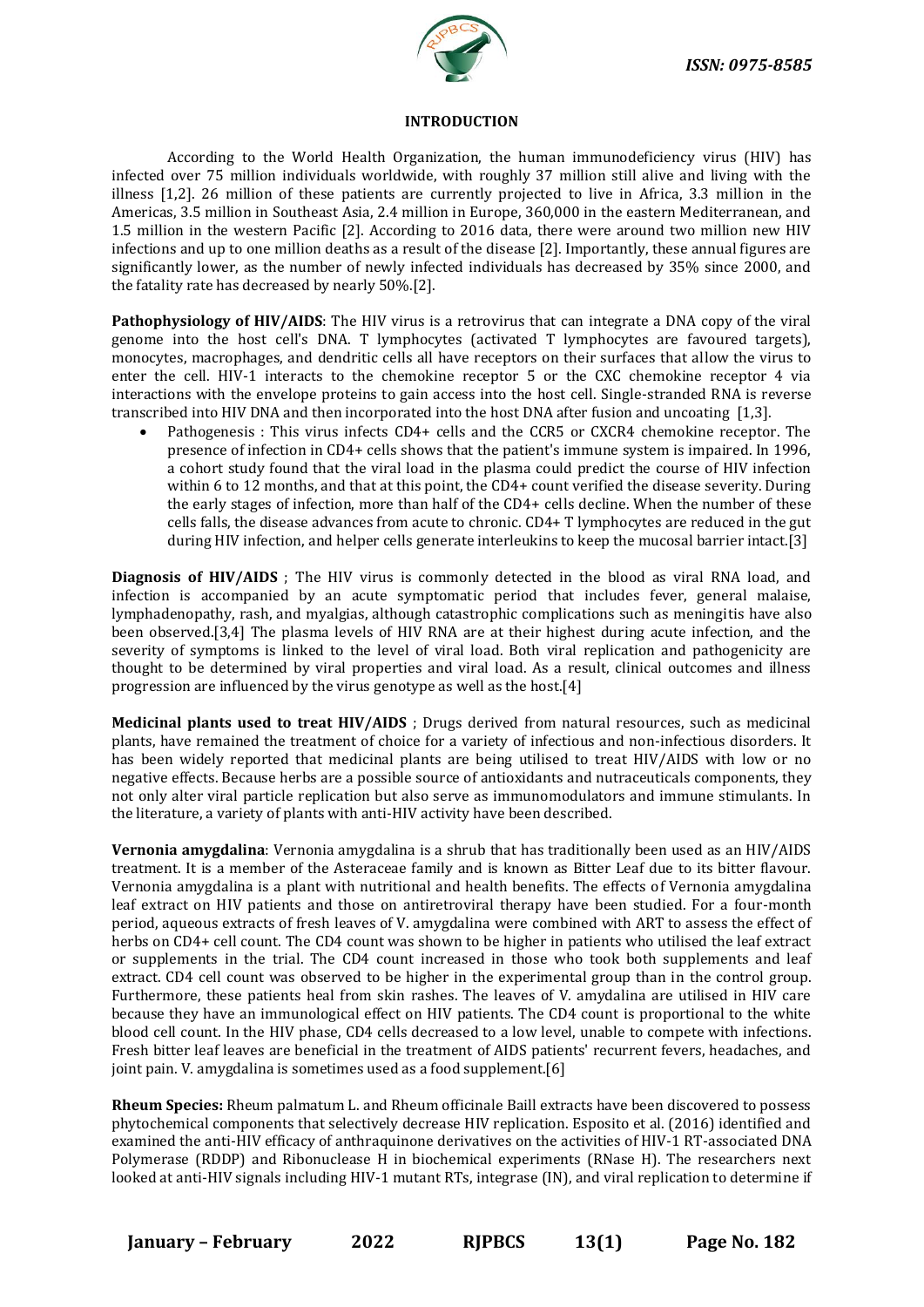

there were any new therapeutic alternatives. According to the findings, R. palmatum L. and R. officinale Baill extracts decrease HIV-1 RT-associated RNase H function. Furthermore, the phytoconstituents Sennoside A and B were found to be responsible for suppressing both RDDP and RNase H RT-related actions. Sennoside A's antiviral action is mediated by two RT binding sites, according to further research. Furthermore, cell-based investigation demonstrated that Sennoside A inhibits HIV-1 replication, and in vitro tests revealed that this phytochemical inhibits HIV-1 IN activity. At the period of viral DNA creation, the principal target for Sennoside A was the viral transcription process.[7]

**Trigonostem xyphophylloides and Vatica astrotricha:** Two traditional Chinese medicinal plants, Trigonostem xyphophylloides (TXE) and Vatica astrotricha (VAD) extracts, were studied to see if they had any inhibitory effects on HIV-1. The results showed that both extracts considerably slowed HIV-1 replication and syncytia formation in CD4+ Jurkat cells, with minimal side effects on host immune cell multiplication and survival. T. xyphophylloides and V. astrotricha extracts also had no inhibitory effects on the HIV-1 RT enzyme, according to studies. TXE and VAD extracts both inhibited HIV multiplication and entrance into target cells, indicating that they had anti-HIV potential. Molecular studies have demonstrated that phytochemical ingredients impede HIV-1 interaction with target cells, i.e., the interaction between gp120 and CD4/CCR5 or gp120 and CD4/CXCR4, implying that these two extracts could be developed as HIV-1 entry blockers. [8].

**Medicinal plants and Secondary metabolites having Anti - HIV activity ; Many anti-HIV-1 compounds** have been reported to suppress HIV at nearly all phases of the viral life cycle after being screened and isolated from natural sources. Alkaloids, sulfated polysaccharides, polyphenolics, flavonoids, flavonoids, coumarins, phenolics, tannins, triterpenes, lectins, phloroglucinols, lactones, iridoids, depsidones, Ocaffeoyl derivatives, lignans, ribosome inactivating proteins, saponins, xanthone, naphthodianthrones, photosensitisers, phosholipids, quinones and peptides . [9] The anti-HIV activities of extracts from some medicinal plants have been reviewed.

**Artemisia annua L. (Asteraceae):** Using proven cellular systems, the anti-HIV activity of a tea infusion made from the Chinese medicinal plant Artemisia annua L. was investigated. Artemisia annua tea infusions were shown to be very active, with IC50 values as low as 2.0  $g/mL$ . Furthermore, at 25  $g/mL$ , artemisinin was shown to be inactive, while the related species Artemisia afra (which does not contain artemisinin) showed a similar degree of activity.[10]

**Astragalus membranaceus Bunge (Fabaceae):** Astragalus membranaceus is a well-known immunostimulant in Chinese traditional medicine. Astragalus extracts have been shown to restore or enhance local graft versus host rejection in immune-suppressed and immune-competent human patients. In HIV-positive patients, these extracts improved symptomology. These findings show that Astragalus extracts are safe, however mutagenecity has yet to be determined.[11]

**Calendula officinalis L. (Asteraceae):** Calendula officinalis flowers are used in ointments in India to heal wounds, herpes, ulcers, frostbite, skin damage, scars, and blood purification. In ancient medicine, infusions made from the leaves were used to treat varicose veins. In an in vitro (3-(4,5-dimethylthiazolyl-2)-2,5-diphenyltetrazolium bromide)(MTT)/tetrazolium-based test, a dichloromethane-methanol (1:1) extract of Calendula officinalis flowers showed strong anti-HIV activity. At a concentration of 1000 g/mL, this activity was attributed to inhibition of HIV1-RT as well as suppression of HIV-mediated fusion at 500 g/mL.[12]

The capacity of organic and aqueous extracts of dried flowers from Calendula officinalis to inhibit the human immunodeficiency virus type 1 (HIV-l) replication was investigated. In an in vitro MTT ketrazolium-based assay, both extracts were relatively harmless to human lymphocytic Molt-4 cells, but only the organic one displayed strong anti-HIV activity. Furthermore, uninfected Molt-4 cells were totally protected for up to 24 hours in the presence of the organic extract (500 pg/mL) against fusion and subsequent death caused by cocultivation with persistently infected U-937/HIV-1 cells. It was also shown that an organic extract from Calendula officinalis flowers reduced HIV-l reverse transcription (RT) activity in a dose- and time-dependent manner. In a cell-free setting, a 30 minute administration of partly purified enzyme resulted in an RT inhibition of 85%. These findings indicated that an organic extract of Calendula oflicinalis flowers have anti-HIV characteristics that could be useful in the treatment of HIV.[13]

**January – February 2022 RJPBCS 13(1) Page No. 183**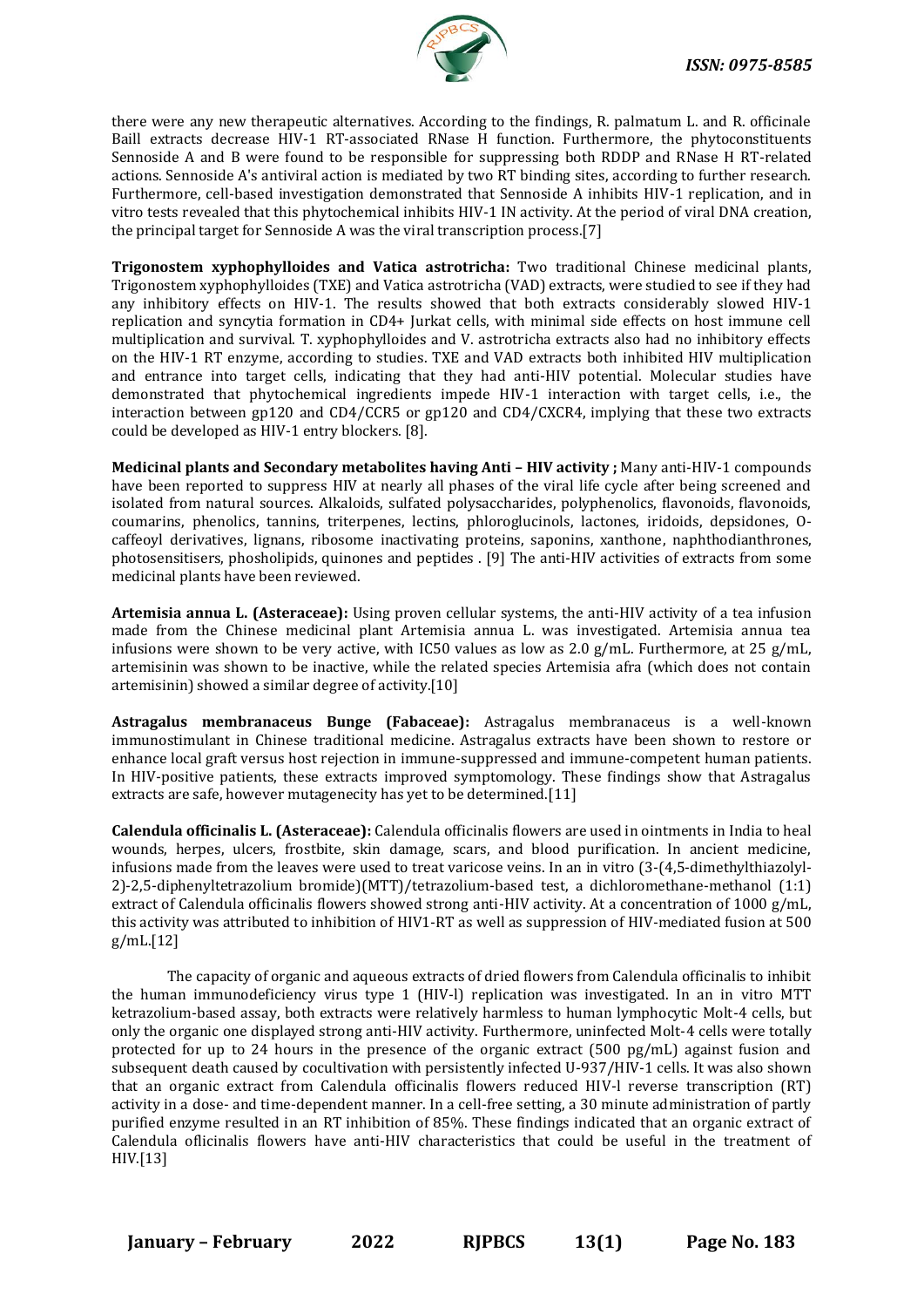

**Clinical studies on treatment of HIV/AIDS by Medicinal Plants ;** Several clinical studies are conducted to examine the effect of medicinal plants on HIV/AIDS. Several studies are reviewed and concluded in this article.

**Studies of Chinese medicine :** Although the human immunodeficiency virus (HIV) was initially detected in China in 1985, it was not until the outbreak among former plasma donors in central China that the full extent of the virus's spread became apparent. During the early to mid-1990s, poor rural farmers supplied plasma to unscrupulous collectors in filthy conditions, resulting in incalculable numbers of illnesses.[14]

- Methods; Randomised controlled trials (RCTs).
- Results ; Key data from these studies are summarized in Figure 1 and 2 [15–22]. Eleven different kinds of Chinese medicines in a total of 998 patients with HIV infection or AIDS were tested. A placebo procedure was employed in all 11 trials. All of the included trials adopted a two-arm parallel group design [15–22].

| Study<br>(country)                                          | Design                                                        | Participants $(n)$                                                              | Treatment                                                           | Control                                     | Outcome<br>measures                                                             | <b>Main findings</b>                                                                                                                                  |
|-------------------------------------------------------------|---------------------------------------------------------------|---------------------------------------------------------------------------------|---------------------------------------------------------------------|---------------------------------------------|---------------------------------------------------------------------------------|-------------------------------------------------------------------------------------------------------------------------------------------------------|
| Burack et al. 1996 arms.<br>$(US)$ [13]                     | Parallel, two<br>Double-blind<br>trial                        | Symptomatic<br>patients infected<br>with HIV with<br>decreased CD4<br>cells(30) | Chinese herbal<br>preparation<br>$(IGM-1)$ for 12<br>weeks          | Placebo                                     | Symptoms, CD4<br>cell counts, qulity<br>of life, adverse<br>effects             | Overall life<br>satisfaction<br>improved in patients<br>treated with herbs.<br>no difference in CD4<br>count and symptom<br>severity                  |
| Sangkitporn et al. double-blind,<br>2005 (Thailand)<br>[14] | Muticentre,<br>placebo-<br>controlled<br>trial                | Adults with<br>HIV-1 infection<br>(60)                                          | Chinese herbal<br>compound (SH)<br>plus ZDV and<br>ddC for 24 weeks | Placebo plus ZDV<br>and dde for 24<br>weeks | HIV RNA, CD4<br>counts, adverse<br>effects                                      | Significant decrease<br>in HIV RNA levels<br>in SH group than<br>placebo without<br>serious adverse<br>events                                         |
| Shi and Peng<br>2003<br>(China) [15]                        | Parallel, two<br>arms.<br>Double-blind<br>trial               | <b>Adult</b> patients<br>infected with HIV<br>and AIDS $(36)$                   | <b>Oiankunning</b><br>extracts from 14<br>herbs) for 7<br>months    | Placebo                                     | CD4 cell counts.<br>viral loads.<br>adverse effects                             | Significant decrease<br>in HIV RNA levels<br>in herb group than<br>placebo. Use of<br>herbs was related to<br>gastroenterological<br>adverse effects. |
| Wang et al. 2006<br>(China) [16]                            | Parallel.<br>double-blind.<br>placebo-<br>controlled<br>trial | Patients infected<br>with HIV and<br>AIDS $(72)$                                | Chinese herbal<br>preparation ZY-4<br>for 6 months                  | Placebo                                     | CD4 cell counts.<br>viral loads.<br>symptom, body<br>weight, adverse<br>effects | Significant increase<br>of CD4 counts in<br>ZY-4, but not<br>significant difference<br>on symptoms,<br>weight or viral load<br>between groups         |

#### **Figure 1 Key Data obtained by studies**

| Weber et al. 1999<br>(Switzerland)<br>$[17]$ | Parallel, two<br>arms.<br>Double-blind<br>trial                        | <b>Adults</b> infected<br>with HIV with<br>decreased CD4<br>cells(68)                            | Chinese herbs (35<br>herbs) for 6<br>months                                                                                                    | Placebo                                                             | AIDS event, CD4<br>cell counts, viral<br>load, quality of<br>life, adverse<br>effects             | No positive findings<br>for the outcome and<br>herbs associated<br>with adverse effects                                                                                                                                  |
|----------------------------------------------|------------------------------------------------------------------------|--------------------------------------------------------------------------------------------------|------------------------------------------------------------------------------------------------------------------------------------------------|---------------------------------------------------------------------|---------------------------------------------------------------------------------------------------|--------------------------------------------------------------------------------------------------------------------------------------------------------------------------------------------------------------------------|
| Wang et al. 2008<br>(China) [18]             | Parallel, two<br>arms, placebo-<br>controlled<br>Double-blind<br>trial | adults infected<br>with HIV.<br>received HAART<br>therapy for 0.5-1<br>year(100)                 | Chinese herbal<br>preparation<br><b>Aining Granule</b><br>(AG) plus d4T,<br>ddI and NVP for<br>11 months                                       | placebo plus d4T,<br>ddI and NVP for<br>11 months                   | Symptoms, CD4<br>cell counts, viral<br>loads, CD8, IL-2,<br>IL-4, IFN- $\nu$ ,<br>adverse effects | Significant decrease<br>of CD4 counts in<br>placebo group,<br>improvement of<br>symptoms of<br>anepithymia,<br>diarrhea and nausea.<br>but not significant<br>difference on viral<br>load, CD8, IL-2,4<br>between groups |
| Jiang et al. 2009<br>(China) [19]            | Parallel, two<br>arms,<br>controlled<br>open label trial               | Patients who are<br><b>HIV</b> infection<br>and AIDS with<br>oral candidiasis<br>symptoms $(80)$ | Chinese herhal<br>preparation<br>XiaoMi Granule<br>$(XMG)$ plus<br><b>Nvstatin</b> for<br>external use for 2<br>weeks                          | Nystatin for 2<br>weeks                                             | Symptoms of oral<br>candidiasis.<br>adverse effects                                               | Significant<br>improvement of<br>symptoms of oral<br>candidiasis in herb<br>group, no adverse<br>event was found                                                                                                         |
| Jiang et al. 2011<br>(China) [20]            | Parallel.<br>double-blind.<br>double dummy<br>trial                    | Patients who are<br><b>HIV</b> infection<br>and AIDS with<br>leukopenia<br>symptoms (116)        | Chinese herbal<br>preparation<br>Jingyuankang<br>Capsule (JC) plus<br>AZT, ddI, NVP<br>and analogue<br><b>Leucogen Tablets</b><br>for 6 months | <b>Leucogen Tablets</b><br>plus AZT, ddI,<br>NVP and<br>analogue JC | Peripheral<br>leukocytes,<br>adverse effects                                                      | Significant increase<br>of peripheral<br>leukocytes without<br>serious adverse<br>events                                                                                                                                 |

#### **Figure 1: Key Data obtained by studies**

**1) Study performed in USA** ; Paice et. al 1996 performed a study in USA regarding the effects of medicinal plants against HIV/AIDS. They used A natural substance derived from chili peppers of the Solanaceae family in a form of commercially available cream (containing 0.075% of capsaicin) produced by Zostrix-HP; Gen-Derm Corporation, Lincolnshire, IL, USA.[23]

**January – February 2022 RJPBCS 13(1) Page No. 184**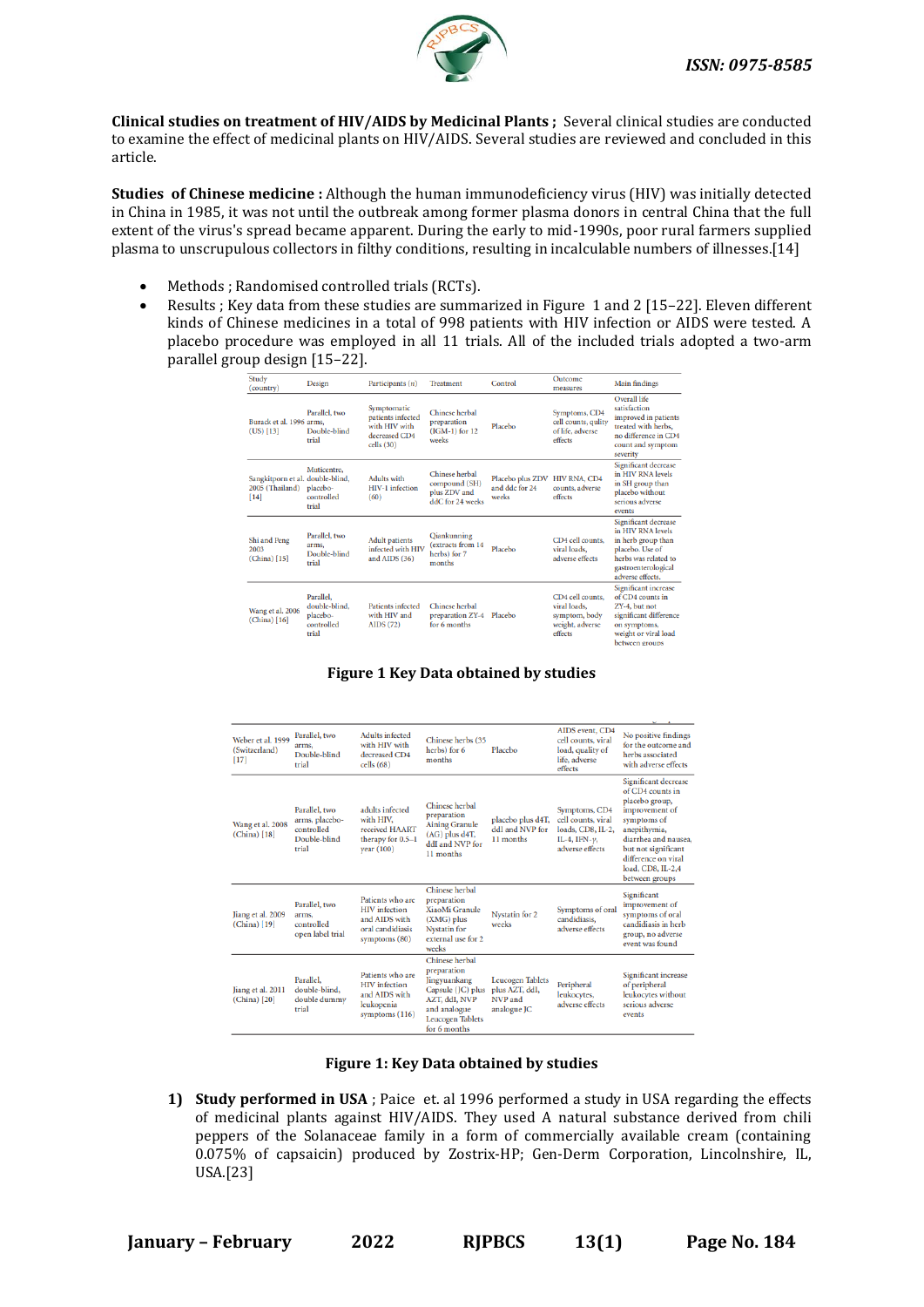

#### **Table 1: Study performed by Burack et. Al**

| <b>Methods</b>       | Multicentre, randomised, double-blind,<br>placebo-controlled trial. Generation of<br>allocation sequence: unclear. Double blind:<br>stated but no information about who were<br>Withdrawal/dropouts:<br>blinded.<br>12<br>participants (46%) dropped out before the     |
|----------------------|-------------------------------------------------------------------------------------------------------------------------------------------------------------------------------------------------------------------------------------------------------------------------|
|                      | end of 4 weeks period. Intention to treat<br>analyses: no                                                                                                                                                                                                               |
| <b>Participants</b>  | Study country: USA. Setting: two hospital-based<br>inpatients and outpatients. 26 participants with<br>HIV-related DSPN<br>(distal symmetrical<br>peripheral neuropathy) (15 in capsaicin group<br>and 11 in placebo group). Diagnostic criteria<br>not described.      |
| <b>Interventions</b> | Experiment: Capsaicin (chili peppers of the<br>Solanaceae) cream (0.075%), topical use, 4<br>times daily for 4 weeks; Control: Placebo (only<br>vehicle of the cream), topically 4 times daily for<br>4 weeks Co-intervention: usual analgesic<br>therapy in both arms. |
| <b>Outcomes</b>      | Pain intensity, pain relief, sensory perception,<br>quality of life, mood and function                                                                                                                                                                                  |
| <b>Notes</b>         | Containers were used for tested drug or<br>placebo.                                                                                                                                                                                                                     |

**Study performed in france :** The study was performed by Durant et.al 1997 using a preparation of Boxwood (Buxus sempervirens L.), a plant listed in the French Pharmacopoeia.[24]

#### **Table 2: Study performed by Durant et. Al**

| <b>Methods</b>       | Randomised, double-blind, placebo-controlled<br>trial. Generation of allocation sequence:<br>unclear. Double blind: not<br>specified.<br>Withdrawal/dropouts: not reported. Intention<br>to treat analyses: yes.                                     |
|----------------------|------------------------------------------------------------------------------------------------------------------------------------------------------------------------------------------------------------------------------------------------------|
| Participants         | Study country: France. Setting: hospitals. 43<br>asymptomatic HIV positive patients with CD4 cell<br>counts between 25 and 50 millions per litre (22 in<br>SPV30 (990 mg/day) group, and 21 in placebo<br>group). Diagnostic criteria not described. |
| <b>Interventions</b> | Experiment: SPV30 (Buxus sempervirens L.<br>preparations), two capsules (165 mg each) every<br>eight hours daily (990 mg/d), for 30 weeks Control:<br>Placebo, two capsules every eight hours, for 30<br>weeks.                                      |
| <b>Outcomes</b>      | AIDS related complex; CD4 cell count, and adverse<br>events.                                                                                                                                                                                         |
| <b>Notes</b>         | Raw data were not available from the abstract.                                                                                                                                                                                                       |

#### **CONCLUSIONS**

After studying and reviewing many authors around the world this paper can be concluded as The medicinal plants having anti-viral activities can be used to treat the HIV?AIDS infection .However the point can be also noted that the medicinal plants originated in China is used widely.

**January – February 2022 RJPBCS 13(1) Page No. 185**